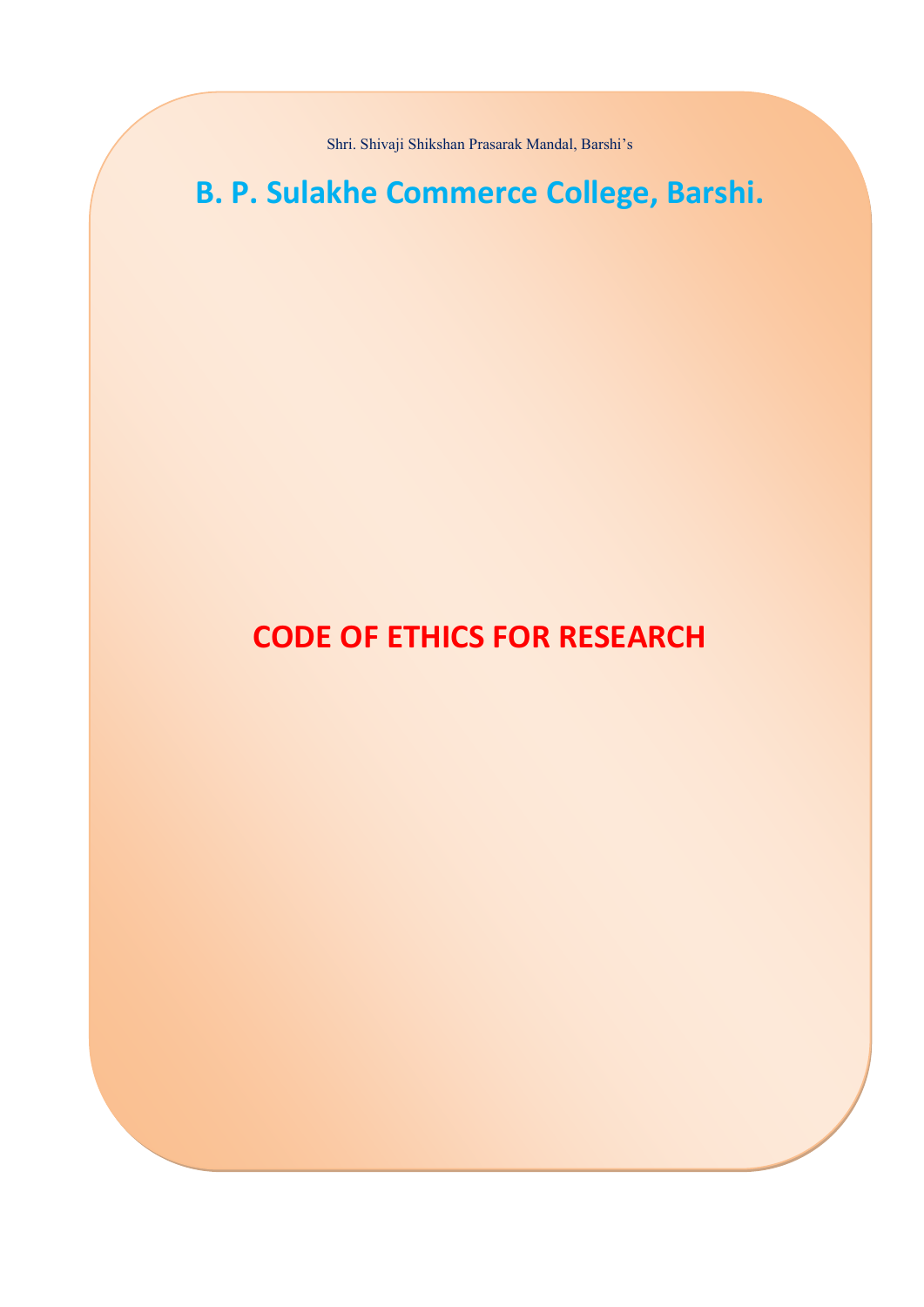Shri Shivaji Shikshan Prasarak Mandal Barshi's

## **B. P. SULAKHE COMMERCE COLLEGE, BARSHI. Code of Ethics for Research**

## **Aim:**

The main objective of this stratagem which is undertaken to promote the research and research publications and prevention of misconduct including plagiarism in R&D.

## **Introduction:**

Ethics and honesty are the two most important components of the academic activities be it teaching or research. Teaching & research is a novel profession based on extremely high moral values. There cannot be any scope for claiming the credit for the work he/she has not undertaken. Such acts will affect healthy academic environment in the institute which will also harm the reputation of the institute as well as the individual. The institution is committed to producing and promoting research unadulterated with plagiarism and other unethical practices, while endeavoring to maintain academic freedom and innovation.

The college has a stated Code of Ethics to check malpractices and plagiarism in Research. The college believes in promoting a healthy Research Culture among the staff and students and does not compromise with the below mentioned malpractices and plagiarism with regard to project and research work.

### **Objectives:**

1. To create academic awareness about responsible conduct of research, study, project, assignment, thesis, dissertation, promotion of academic integrity- and prevention of misconduct including plagiarism in academic writing among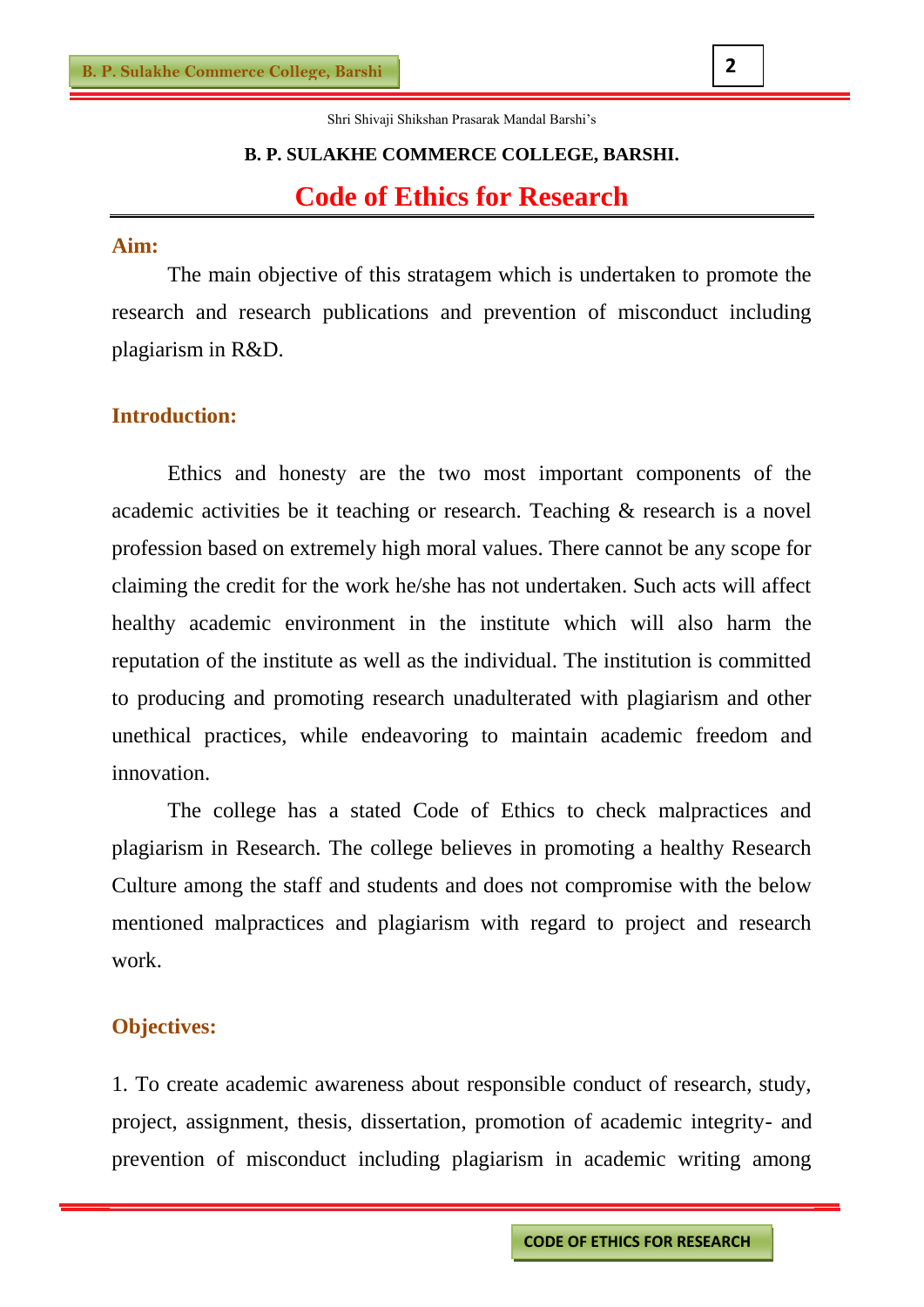students, researchers, faculty and other members of academic staff as well as any employee of the institute.

2. To establish institutional mechanism through education and training to facilitate responsible conduct of research, study, project work, assignment, thesis, dissertation, promotion of academic integrity and deterrence from plagiarism.

3. To develop systems to detect plagiarism and to set up mechanisms to prevent plagiarism and punish a student, faculty or staff committing the act of plagiarism

## **The Code of Ethics is:**

- The college strictly adheres to follow the code of ethics for various research activities.
- \* Researchers are strictly bound to publish original research work.
- The Ph.D. guide should check his authenticity of data and work by the plagiarism software available at the university library before final submission of thesis.
- Authors shall be responsible for ensuring original research work.
- ◆ Academic integrity should be ensured in their research work.
- Alternatively, authors may make use of free online plagiarism websites in this regard.
- All the teaching staff is requested to comply with the guidelines stated above and help in maintaining highest ethical standards in publication.

## **Procedure for handling alleged Plagiarism:**

#### **a. Procedural Fairness:**

The Institution is committed to deal with alleged plagiarism in accordance with the principles of procedural fairness, including the right to: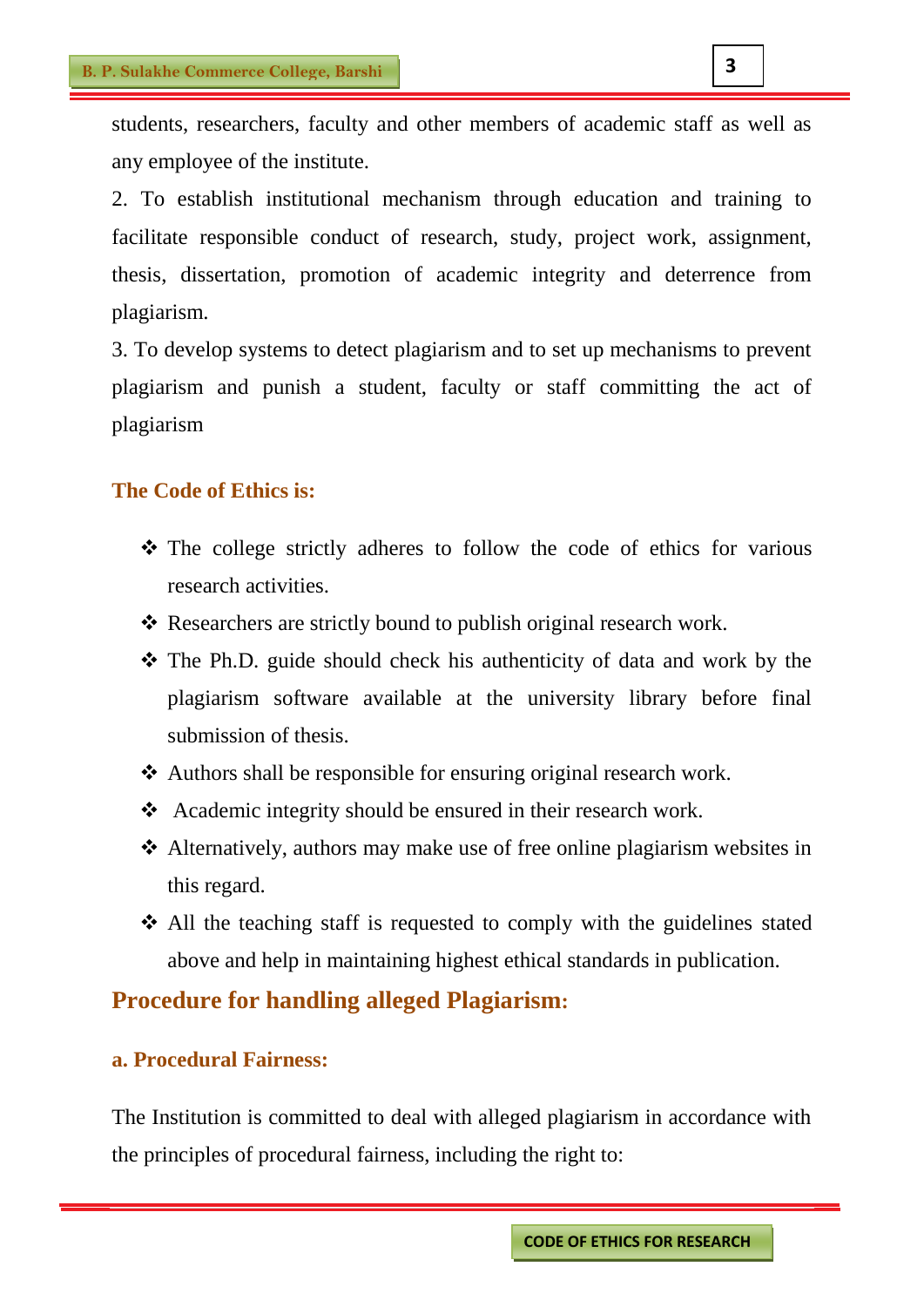- $\triangleright$  Be informed of the allegations against them in sufficient detail to enable them to understand the precise nature of the allegations and to properly consider and respond.
- $\triangleright$  Have a reasonable period of time within which to respond to the allegations against them.
- $\triangleright$  Have the matter resolved in a timely manner.
- $\triangleright$  Impartiality in any investigation process.
- $\triangleright$  An absence of bias in any decision making.

#### **b. Identification and Assessment of Alleged Plagiarism:**

Where an examiner detects or is made aware of alleged plagiarism by any person, the examiner must report the alleged plagiarism to an empowered body which confirms first if there is a plagiarism or not; if it is, then whether it is negligent or dishonest type and what is the degree of plagiarism. This empowered body will then submit its report along with its recommendation to statutory bodies which are empowered to take disciplinary actions. The severity of plagiarism can be of categorized as follows:

Plagiarism would be quantified into following levels in ascending order of severity for the purpose of its definition:

Similarities up to 10% - excluded Level 1: Similarities above 10 to 40% Level 2: Similarities above 40 to 60 % Level 3: Similarities above 60%

#### **c. Counseling:**

As the detection of plagiarism and steps to prevent it are important, equally important is to educate students about the dangers of plagiarism.